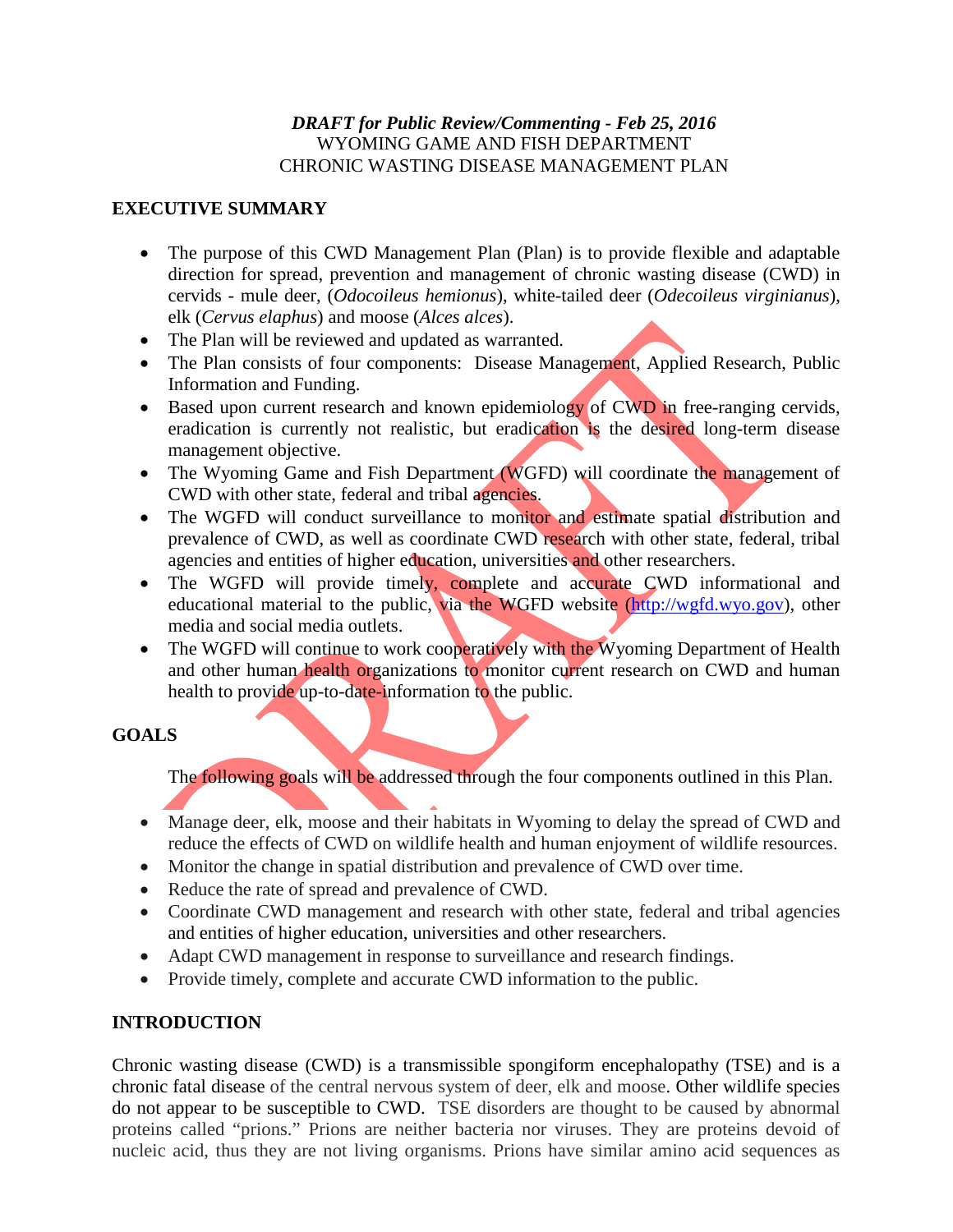normal cellular proteins but in a different conformation. The functional role of the normal cellular proteins is unknown. Prions cause a conformational change in the normal cellular protein and disease is induced when the normal cellular protein is converted into the prion protein, which apparently can no longer serve its normal role. This eventually causes cells of the central nervous system to die. As more and more cells die, the disease can be observed to progress, ultimately ending in death.

In early disease, there may be no observable clinical signs of CWD. As the disease progresses, affected animals may have one or more of the following signs:

- 1. Emaciation, poor body condition, rough hair coat.
- 2. Behavioral changes (hyperactive when constrained; reluctance to move; ears droop).
- 3. Excessive salivation (sometimes).
- 4. Excessive drinking (or staying close to water source).
- 5. Lethargy (but will react when approached closely).
- 6. Death

CWD was first observed in captive mule deer in Colorado in 1967 (Williams and Young, 1980), but was not observed in free-ranging deer and elk in Wyoming until 1986. The disease was rare and of little interest to wildlife managers or the public until another TSE, bovine spongiform encephalopathy (BSE), caused human disease in the United Kingdom (Bruce, 1997). Because BSE is similar to CWD, people became concerned CWD could also affect human health. Initial incursion of CWD is thought to be by animal-to-animal contact, with later phases of transmission driven by animal to environment and vice versa. In this 30-year interim, CWD became firmly established in deer and elk in southeastern Wyoming and has spread into the Bighorn Basin, the east side of the Bighorn Mountains, south-central Wyoming and northeastern Wyoming. Deer, elk and moose hunt areas in Wyoming where CWD has been found can be seen on the WGFD website:**https://wgfd.wyo.gov/Wildlife-in-Wyoming/More-Wildlife/Wildlife-Disease/Chronic-Wasting-Disease/CWD-Reports**

Disease management in wildlife is an important responsibility of the WGFD. The purpose of this Plan is to provide flexible and adaptable direction for monitoring and management of CWD in Wyoming. The plan will be reviewed and updated as warranted. The plan consists of four components:

- I. Disease Management
- II. Applied Research
- III. Public Information
- IV. Funding

## **COMPONENT I. DISEASE MANAGEMENT**

Based on current scientific information, eradication of CWD from free ranging cervids is currently not a realistic disease management objective, particularly since the disease has become established in multiple states and Canadian provinces (Government of Alberta, 2008; James, 2008), but eradication remains the ultimate desired outcome. Early mathematical models predicted CWD would drive affected cervid populations to extinction (Gross and Miller, 2001). More recent modeling suggests CWD may have a population level impact in Rocky Mountain National Park elk (Monello, 2013, 2014), in Wyoming white-tailed deer (Edmunds, 2013), and in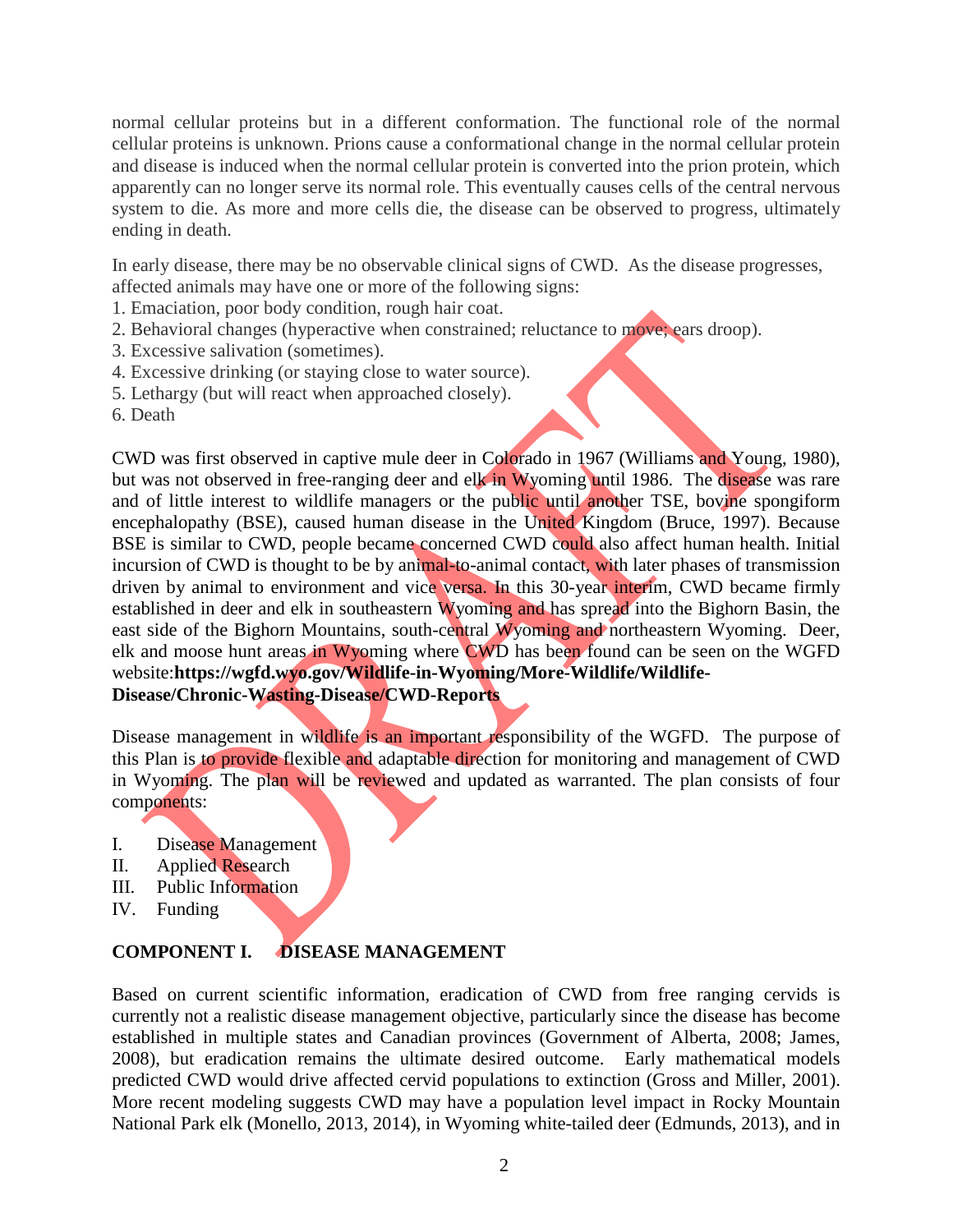Wyoming mule deer (DeVivo, pers. Comm.). Other research suggests certain populations may be able to survive through disease-driven genetic selection and some level of hunting season restrictions (Robinson, 2012; Williams, 2014). Nonetheless, it is anticipated endemic CWD will depress some cervid populations to some unknown level (Miller, 2008; Edmunds 2013; Monello 2014). Even though eradication is not feasible at this time, the WGFD will consider management actions to slow the spread and/or reduce the prevalence of the disease statewide, especially west of the Continental Divide, based on accepted scientific information and wildlife management practices.

Through adoption of this Plan, the WGFD has chosen an adaptive management strategy allowing flexibility to alter disease management activities depending on future research findings, CWD distribution, prevalence, funding, and level of concern (public, WGFD and other governmental agencies). The Disease Management component of this plan addresses nine objectives. Most of these objectives were identified by a panel of 60 wildlife disease experts and categorized relative to their estimated efficacy in endemic CWD areas (Government of Alberta, 2008). The WGFD will use the best scientific information available and will take necessary and reasonable steps to achieve these objectives:

### **1. Surveillance.**

Surveillance allows the WGFD to identify which deer, elk, or moose hunt areas have one or more of these species testing positive for CWD. These hunt areas will comprise the "CWD Endemic Area" within Wyoming.

The WGFD will conduct CWD surveillance as funding permits, and will modify its surveillance based on funding and distribution of CWD within the state. Much of the WGFD's surveillance emphasis will remain in the "core endemic area" (Deer Hunt Areas 59, 64 - 66 and Elk Hunt Areas 7 and 19), around the 22 state elk feedgrounds and National Elk Refuge (NER), and monitoring along the western frontier of the CWD endemic area. Surveillance is conducted by collecting retropharyngeal lymph nodes, tonsil tissue, or the obex from hunter and vehicle-killed cervids, cervids exhibiting clinical signs consistent with CWD (i.e., targeted surveillance), cervids found dead from unknown causes or those killed by predators.

Hunters, who participate in the WGFD's CWD surveillance program by providing deer, elk, or moose tissue samples and provide adequate information, can obtain test results through the WGFD's website at:

[https://wgfd.wyo.gov/services/education/cwd/surveillance/frmlookup.aspx.](https://wgfd.wyo.gov/services/education/cwd/surveillance/frmlookup.aspx)

If a sample submitted to the WGFD's CWD surveillance program tests positive and adequate contact information is provided, the hunter will be notified of the positive test result.

Other than the WGFD surveillance program, WGFD will not be responsible for the testing of individual hunter's deer, elk, or moose. The WGFD will provide information regarding testing by the Wyoming State Veterinary Laboratory for hunters who choose to have their deer, elk or moose tested at their own expense.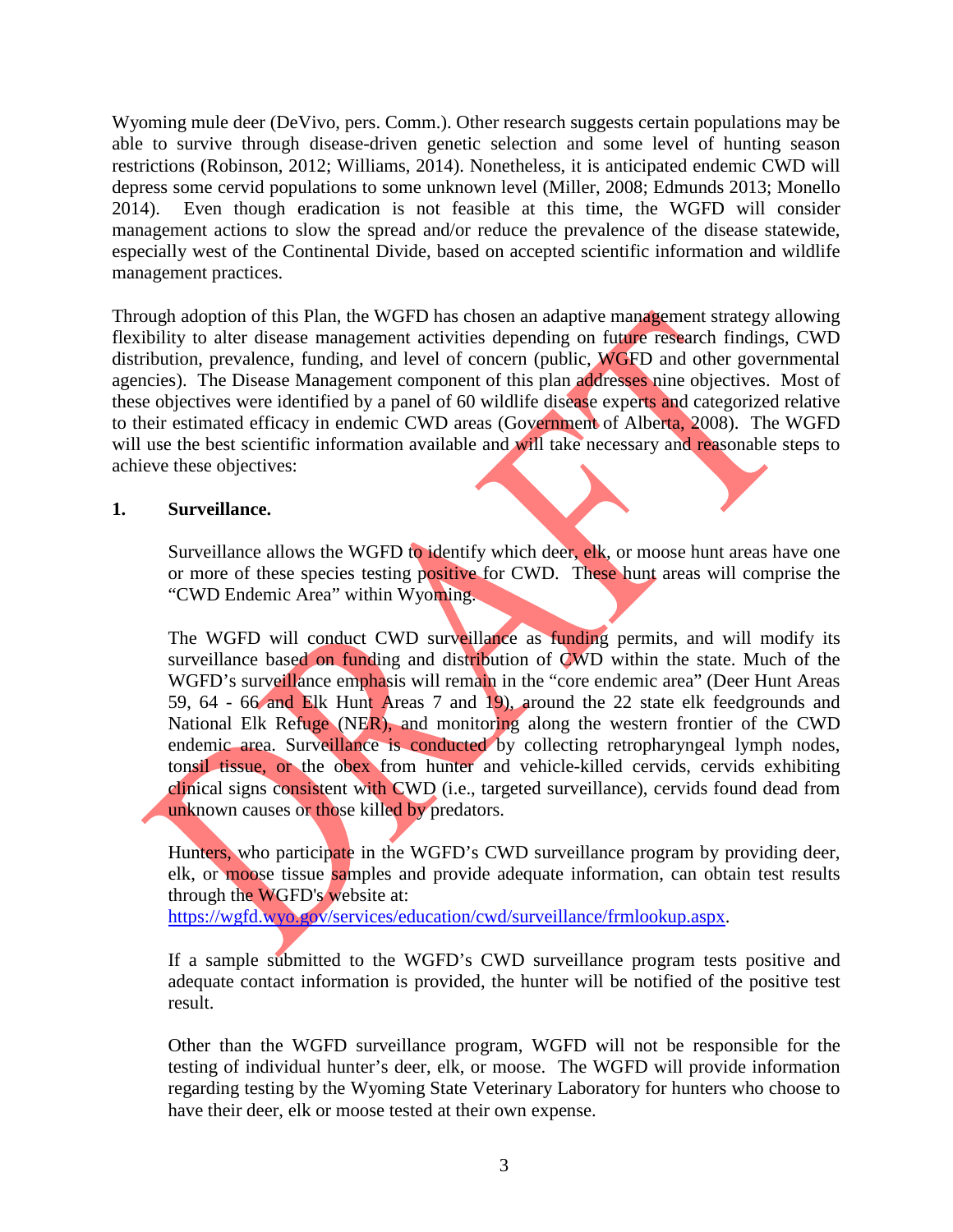The WGFD may donate deer, elk and moose carcasses acquired from the CWD endemic area to individuals after the animal has been tested with no evidence of CWD being found. The recipient must also sign an affidavit of informed consent. While the WGFD may donate meat from cervids testing CWD negative to individuals, it will not donate meat from animals killed within the CWD endemic area to organizations or entities whose purpose is to redistribute the meat.

To provide for additional surveillance opportunities, WGFD will provide training on recognition of CWD clinical signs and collecting CWD samples for testing to WGFD employees, other state and federal employees, hunters, outfitters, and the general public as needed or requested.

### **2. Carcass Movement Regulatory Restrictions.**

Tissues of CWD-infected carcasses can transmit CWD to uninfected cervids (Miller, 2004). To minimize this potential source of transmission to other areas within and outside of Wyoming, the WGFC Chapter 2 General Hunting Regulation directs the transportation and disposal of harvested cervids taken from within Wyoming. Likewise, the WGFC Chapter 2 General Hunting Regulation controls the importation of harvested cervids/cervid parts taken from any state, province or country within areas designated by the appropriate jurisdictional agency known to have CWD. The Chapter 2 General Hunting Regulation pertaining to CWD is enforced by WGFD law enforcement personnel on a year-round basis. The Chapter 2 General Hunting Regulation can be found on the WGFD website at: [https://wgfd.wyo.gov/Regulations/Regulation-](https://wgfd.wyo.gov/Regulations/Regulation-PDFs/REGULATIONS_CH2)[PDFs/REGULATIONS\\_CH2](https://wgfd.wyo.gov/Regulations/Regulation-PDFs/REGULATIONS_CH2)

#### **3. Translocation of cervids within and outside of Wyoming.**

Live free-ranging cervids originating within Wyoming will not be moved to other locations for any reason within or outside of Wyoming without prior review, approval, or permitting by the WGFD and/or WGFC.

# **4. Remove cervids suspected of being affected by CWD.**

Removal of cervids exhibiting signs consistent with CWD may reduce the spread and persistence of the disease, as well as contribute to statewide targeted surveillance data and provide research material for WGFD or other researchers. When possible, WGFD personnel will lethally take, collect appropriate biological samples (including whole carcasses for complete necropsy) for disease testing or remove targeted cervids from the field and properly dispose of the carcass in a manner that will minimize CWD transmission and environmental contamination. In addition, the WGFD will continue its public information and education efforts strongly encouraging the public to immediately report sick cervids on a year round basis to aid in CWD monitoring efforts. Research has shown that such targeted surveillance and lethal removal is effective to document presence of CWD as well as removing source of infection.

**5. Appropriate WGFD personnel will participate in intra- and interdepartmental and intra- and interstate CWD coordination meetings.**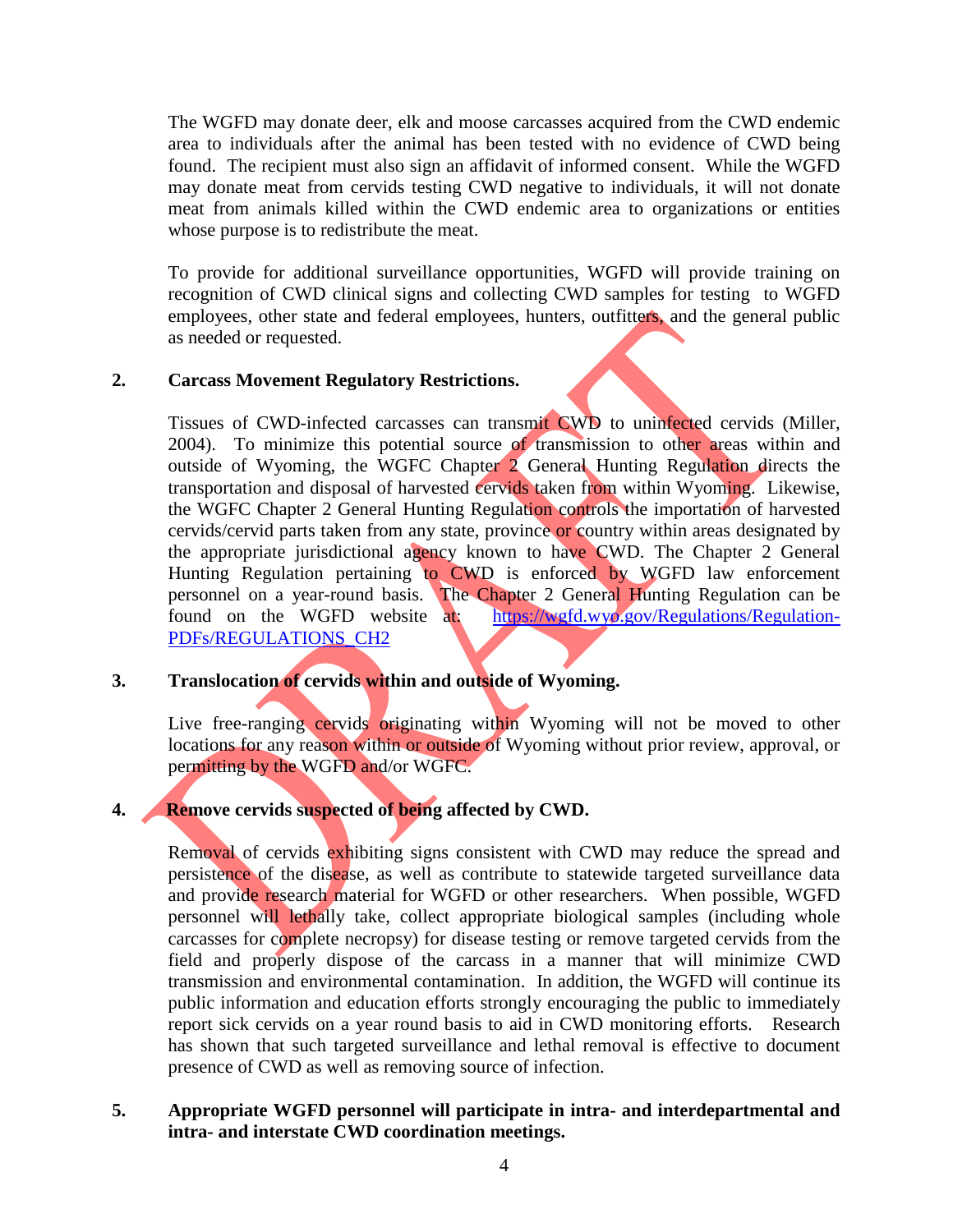Sharing research and coordination among state, federal, and tribal agencies is important in the management of CWD. The WGFD will coordinate and collaborate with state, federal, tribal agencies and entities of higher education, universities and other researchers on relevant CWD management and research issues as requested or needed. The WGFD encourages other state, federal, tribal agencies and entities of higher education, universities and other researchers to initiate inter-agency CWD coordination meetings as well.

### **6. Maintain the Wyoming statutory prohibition of cervid ownership, importation and facilities in Wyoming and the effectiveness of the WGFC's Chapter 10 regulation**.

Wyoming has some of the most stringent laws and regulations pertaining to the private ownership and importation of live cervids in the United States. These laws and regulations were developed to protect Wyoming's wildlife from disease, genetic, ecological, environmental, and other threats. WGFC Chapter 10 Regulation, "Regulation for Importation, Possession, Confinement, Transportation, Sale and Disposition of Live Wildlife," addresses CWD in relation to the only privately owned elk facility permitted in Wyoming by statute. Any captive cervid imported into Wyoming must originate from facilities certified to be free of CWD in accordance with federal regulations (9 CFR, parts 55 and 81) and WGFC Chapter 10 regulation. These WGFC and federal restrictions are intended to prevent spread of CWD. There are no other captive, privately owned cervids within Wyoming. Future establishment of captive, commercial native cervid facilities in Wyoming is prohibited by statute.

#### **7. Hunter harvest will continue to be the primary tool for monitoring CWD in cervids.**

The flexibility inherent in Wyoming's hunting regulations allows the WGFC to modify hunting seasons to meet specific management objectives. This flexibility, combined with the long and rich hunting heritage in the State of Wyoming, makes the use of hunter harvest an effective and preferred tool in monitoring CWD in cervids.

#### **8. Herd population management.**

Large-scale culling in an attempt to reduce animal populations and minimize animal to animal contact has been attempted in other states and provinces. While such culling has shown it can reduce or maintain prevalence levels, it has proven to be expensive, unpopular, requires continued long-term application, and ultimately is unable to eradicate CWD (State of Wisconsin, 2006; James, 2008; Holsman, 2010; VerCauteren, Kurt, and Scott E. Hygnstrom, 2011; Wasserberg, 2009, 2014; Manjerovic 2014). The WGFD will consider disease transmission/prevalence when developing herd population objectives and other management recommendations. The WGFD will strive to meet herd population objectives by taking in account all factors and influences. Small scale culling may be considered in some circumstances to slow disease spread.

#### **9. Feedgrounds.**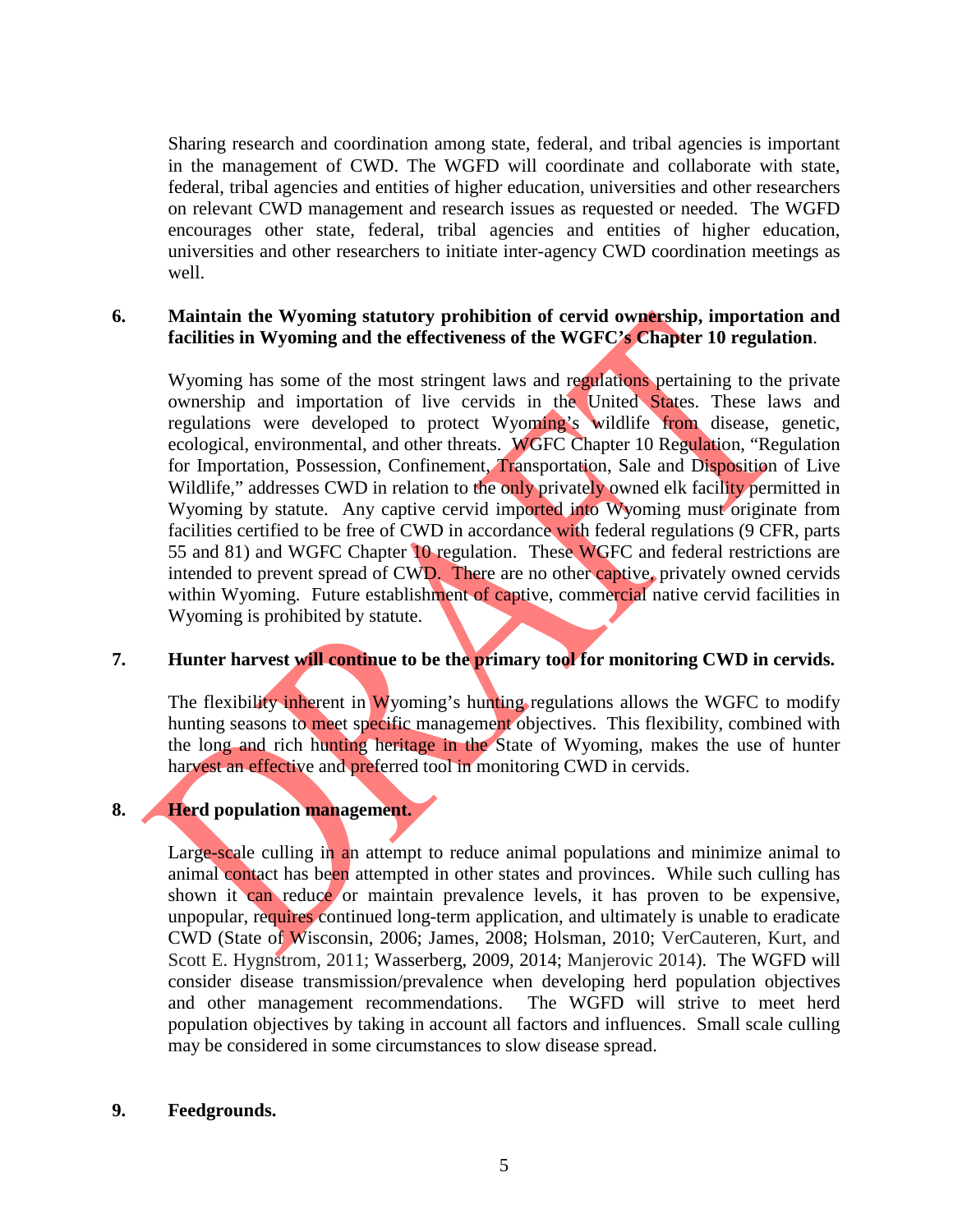Elk have been fed in northwest Wyoming since the early 1900s. Originally, elk feedgrounds were designed to mitigate loss of winter range, reduce human/elk conflicts and maintain a traditional population of elk. More recently, elk feedgrounds have continued to address those issues as well as facilitating separation of elk and cattle to prevent the potential spread of brucellosis. Supplemental feeding of elk creates complex biological, social, economic and political issues. Wildlife disease adds to this complexity. Recent modeling based on a combination of captive and free-ranging elk data suggested that feedground elk may survive in the face of CWD at significantly reduced numbers through a combination of genetic selection and elimination of antlerless elk harvest (Williams, 2014). However, extrapolating data from captive situations is difficult at best and it is still unknown what impact CWD could ultimately have on feedground elk populations. Disease transmission can be related to density of animals in a given area as well as the frequency of contact between animals. Artificially concentrating elk on feedgrounds may result in more rapid spread of CWD and contribute to increased persistence of prions in the soil and uptake by vegetation. Based on WGFD hunterharvested CWD surveillance data, CWD prevalence levels in non-fed elk populations remain significantly lower than those of sympatric mule deer and white-tailed deer populations in the core endemic area of Wyoming (Edwards–pers. comm.).

The WGFD will continue to prioritize identification, removal and testing of cervids exhibiting signs consistent with CWD on and around elk feedgrounds. Hunter harvest and other CWD surveillance in northwestern Wyoming will be conducted in coordination with the NER and the National Park Service – Grand Teton National Park (GTNP).

The WGFD will work with the NER, GTNP, and United States Forest Service (USFS)- Bridger-Teton National Forest (BTNF) on implementing the Jackson Elk and Bison Management Plan to manage wintering populations and reduce their reliance on supplemental feed.

The WGFD will collaborate with stakeholders to acquire critical winter range habitat and migration corridors for elk in order to protect elk from human disturbance.

The WGFD will work with federal and state land management agencies and nongovernmental agencies to develop, fund and implement habitat improvement projects for elk to reduce dependence on feedgrounds.

Based on research that grass plants can bind, retain, uptake and transport prions (Pritzkow, 2015), the WGFD assess potential CWD transmission risks of hay harvested from the CWD endemic area that is fed at state elk feedgrounds. Prior to hay being purchased and transported to elk feedgrounds, the WGFD will look at the spatial and temporal relationships between the location(s) and prevalence rate(s) of CWD positive cervids and hay fields from which hay is used for elk feedgrounds. The WGFD will attempt to only use hay for elk feedgrounds from outside the CWD endemic area. Additionally, the WGFD will communicate with the appropriate land management agency(s) as it pertains to elk feedground hay use and CWD.

Additionally, WGFD will: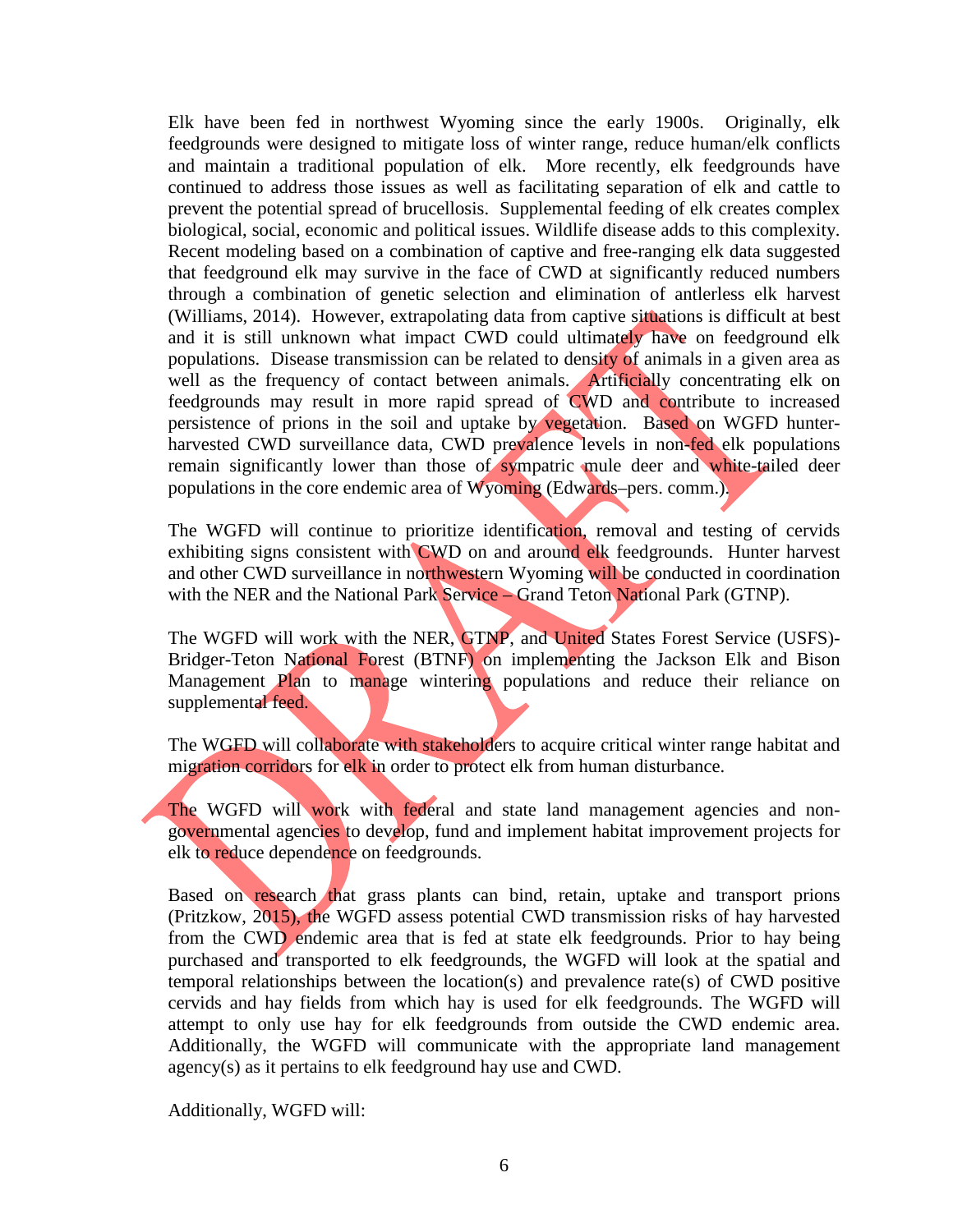- Review WGFC supplemental feeding policy to determine if changes are warranted to address CWD.
- Determine if closures of specific feedgrounds can occur where dispersal of elk will not cause damage/conflict/co-mingling issues with private property, stored crops and domestic livestock or create a need to drastically reduce overall elk herd sizes.
- The WGFD will consider CWD transmission/prevalence/negative impacts when developing herd population objectives, feedground quotas, hunting seasons and other management recommendations. The WGFD will strive to meet herd population objectives/feedground quotas by taking in account all factors and influences; however, if CWD becomes established on a feedground, populations and hunting opportunity may decrease overtime.
- As funding and testing/field capacity allows, expand and increase the WGFD's CWD surveillance efforts in the Pinedale and Jackson Regions.
- If a single case of CWD is confirmed in a deer, elk or moose in or adjacent to an elk herd unit with feedgrounds, WGFD will intensify surveillance in a timely manner, both in the new positive hunt area(s) and within the elk herd unit with feedgrounds. This will include increased sample collection efforts through hunter harvest, targeted removal and road-kill of deer, elk and moose. The data will be reviewed and management actions will be considered to minimize the spread of CWD for the specific feedground(s) and surrounding areas. WGFD will communicate, consult and coordinate with GTNP, NER and BTNF pertaining to any proposed actions to address CWD being confirmed in or adjacent to an elk herd unit containing feedgrounds.

• If CWD is detected in elk inhabiting feedgrounds, WGFD personnel shall monitor the feedground and surrounding area intensively, lethally remove, sample, test and properly dispose of any elk exhibiting clinical signs of CWD. Large scale culling of elk on a feedground and on native winter range is not an anticipated action to address CWD.

- The WGFD will continue, to the extent possible, to: 1) maximize the feeding area to decrease animal-to-animal contact (low density feeding); 2) decrease days of feeding to promote the dispersion of elk; 3) take additional actions to decrease elk concentration provided such actions are consistent with other necessary wildlife management and feedground practices.
- If feasible, use an incinerator(s) to dispose of carcasses from feedgrounds to limit soil contamination and the spread of CWD. Where elk carcass incineration is not possible, evaluate additional acceptable methods of disposal to minimize CWD transmission and environmental contamination.
- As personnel and budget capacity allow, establish a baseline genetic inventory for individual herds in the Jackson and Pinedale Regions. This will allow the WGFD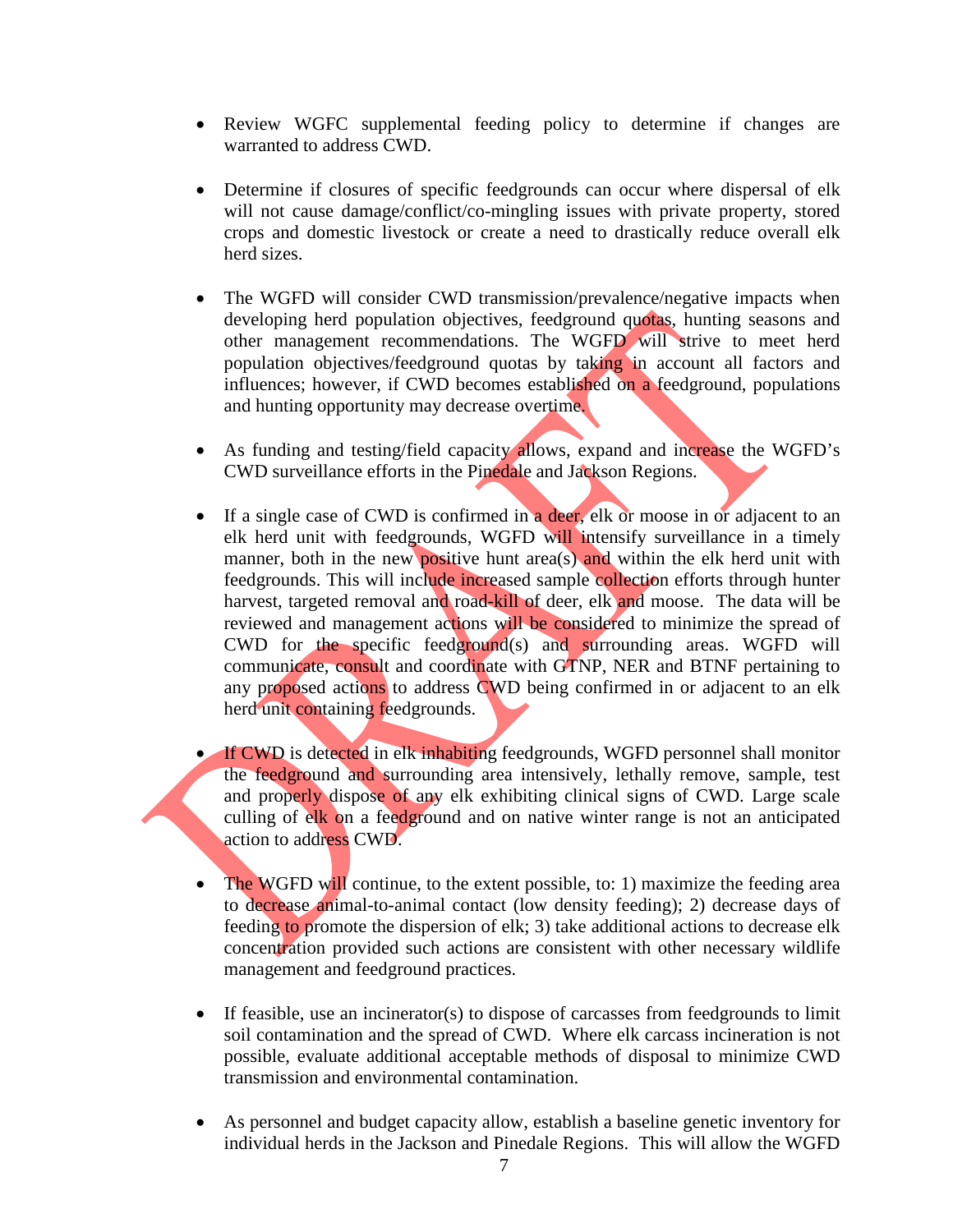to track if genetic shift is occurring over time toward alleles that have a prolonged incubation period for CWD and increased rates of survival.

- Continue researching and monitoring cervid migration and dispersal routes in and out of the Jackson and Pinedale Regions and how these migrating animals may expand CWD.
- Monitor predatory animal presence and their impacts on feedground elk, including the implementation of proper management actions for gray wolves that are causing unacceptable impacts to elk at any state operated feedground in accordance with W.S. 23-1-304 and WGFC Chapter 21 Gray Wolf Management regulation.
- Consider the potential role of predators to remove CWD infected animals and carcasses to reduce CWD transmission (Krumm, 2010; Wild, 2011)

### **COMPONENT II. APPLIED RESEARCH**

CWD management, research, and public information activities are expensive. With federal CWD funding no longer available, the WGFD will continue to request general funds for CWD surveillance and research as part of the WGFD's Veterinary Services program budget. The WGFD is not a primary research agency and does not contain a research branch which limits its abilities to conduct CWD research. Therefore, WGFD will focus research on implementing sustainable CWD management strategies in select areas across the state with the goal of evaluation long-term efficacy of such management strategies to reduce or maintain CWD prevalence. In addition, the WGFD will collaborate with external entities on CWD research proposals, projects and funding that will facilitate continued expansion of knowledge of CWD. The WGFD will continue to monitor published research on CWD and similar diseases to ensure the WGFD has the most current and comprehensive data and scientific information available to make CWD and cervid management decisions.

# **COMPONENT III. PUBLIC INFORMATION**

Chronic wasting disease is of interest to various groups at different levels locally, nationally and internationally. As the public agency charged with managing Wyoming's wildlife populations, the WGFD has an obligation to provide timely, complete, accurate, and unbiased information about CWD to the public. The WGFD's information efforts related to CWD will focus on: where CWD has been found in Wyoming; public health risk as determined by public health departments and public health experts; WGFD efforts to monitor the disease; efforts by WGFD and others to learn more about the disease; potential impacts to deer, elk or moose populations; laws and regulations related to CWD; and how the public can minimize the spread of CWD during the hunting season and throughout the year. The WGFD will provide current CWD information on its website, various media and social media outlets, and public presentations and contacts.

#### **COMPONENT IV. FUNDING**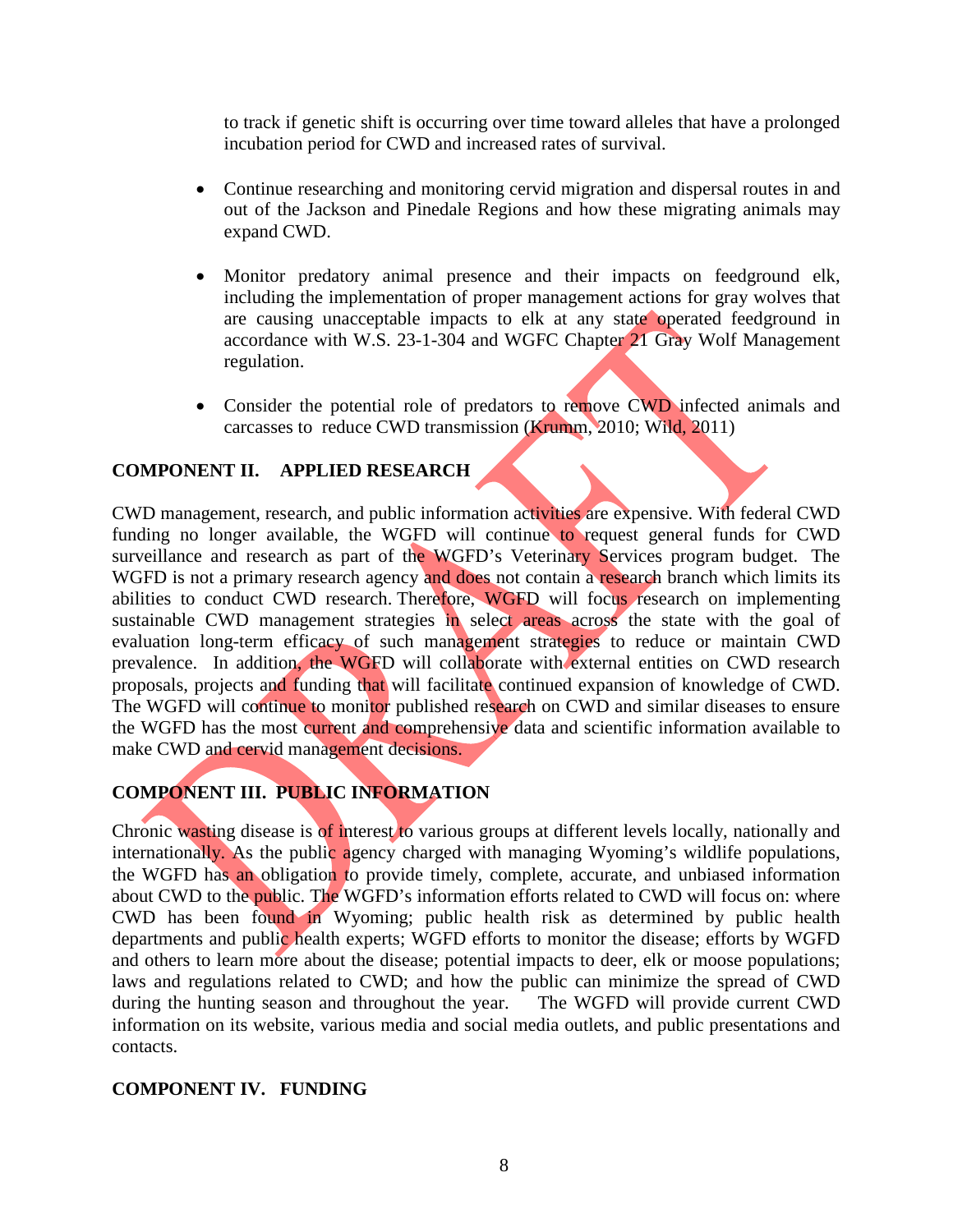CWD management, research, and public information activities are expensive, and the WGFD's financial status will not allow complete implementation of this plan without additional funding. The WGFD will continue to request general funds for CWD as part of the WGFD's Veterinary Services program budget and will pursue additional funding sources (e.g. Wyoming Wildlife/Livestock Disease Research Partnership, USDA-APHIS, Wyoming Governor's Big Game License Coalition, Wyoming Wildlife and Natural Resource Trust, University of Wyoming) to implement this plan and research projects. Based on available funding, disease management would be the top priority, followed by public information and education, and research.

#### **ACKNOWLEDGEMENTS**

Many elements of this CWD Plan would not be possible without the cooperation of sportspersons, landowners, game meat processors, taxidermists, outfitters and professional guides, scientists, and professional wildlife managers. We appreciate their interest and assistance.

#### **LITERATURE CITED**

- Bruce, M. E., Will, R. G., Ironside, J. W., McConnell, I., Drummond, D., Suttie, A., ... & Cousens, S. (1997). Transmissions to mice indicate that 'new variant'CJD is caused by the BSE agent. *Nature*, *389*(6650), 498-501.
- Edmunds, David R. (2013) Chronic Wasting Disease Ecology and Epidemiology of White-tailed Deer in Wyoming (doctoral dissertation). University of Wyoming, Department of Veterinary Sciences, Laramie, WY.
- Government of Alberta, Alberta Sustainable Resource Development. 2008. Chronic Wasting Disease Workshop. Online citation: [http://aep.alberta.ca/fish-wildlife/wildlife](http://aep.alberta.ca/fish-wildlife/wildlife-diseases/chronic-wasting-disease/documents/AlbertaChronicWastingDiseaseManagement%20.pdf)[diseases/chronic-wasting-disease/documents/AlbertaChronicWastingDiseaseManagement](http://aep.alberta.ca/fish-wildlife/wildlife-diseases/chronic-wasting-disease/documents/AlbertaChronicWastingDiseaseManagement%20.pdf)  [.pdf](http://aep.alberta.ca/fish-wildlife/wildlife-diseases/chronic-wasting-disease/documents/AlbertaChronicWastingDiseaseManagement%20.pdf)
- Gross, J. E., & Miller, M. W. (2001). Chronic wasting disease in mule deer: disease dynamics and control. *The Journal of wildlife management*, 205-215.
- Holsman, R. H., Petchenik, J., & Cooney, E. E. (2010). CWD after "the fire": Six reasons why hunters resisted Wisconsin's eradication effort. *Human Dimensions of Wildlife*, *15*(3), 180-193.
- James, P. C. (2008). Both sides of the fence: A strategic review of chronic wasting disease management costs and benefits.
- Krumm, C. E., Conner, M. M., Hobbs, N. T., Hunter, D. O., & Miller, M. W. (2010). Mountain lions prey selectively on prion-infected mule deer. *Biology letters*, *6*(2), 209-211.
- Manjerovic, M. B., Green, M. L., Mateus-Pinilla, N., & Novakofski, J. (2014). The importance of localized culling in stabilizing chronic wasting disease prevalence in white-tailed deer populations. *Preventive veterinary medicine*,*113*(1), 139-145.
- Miller, M. W., Williams, E. S., Hobbs, N. T., & Wolfe, L. L. (2004). Environmental sources of prion transmission in mule deer. *Emerg Infect Dis*,*10*(6), 1003-1006.
- Miller, M. W., Swanson, H. M., Wolfe, L. L., Quartarone, F. G., Huwer, S. L., Southwick, C. H., & Lukacs, P. M. (2008). Lions and prions and deer demise. *PLoS one*, *3*(12), e4019 e4019.
- Monello, R. J., Powers, J. G., Hobbs, N. T., Spraker, T. R., O'Rourke, K. I., & Wild, M. A. (2013). Efficacy of antemortem rectal biopsies to diagnose and estimate prevalence of